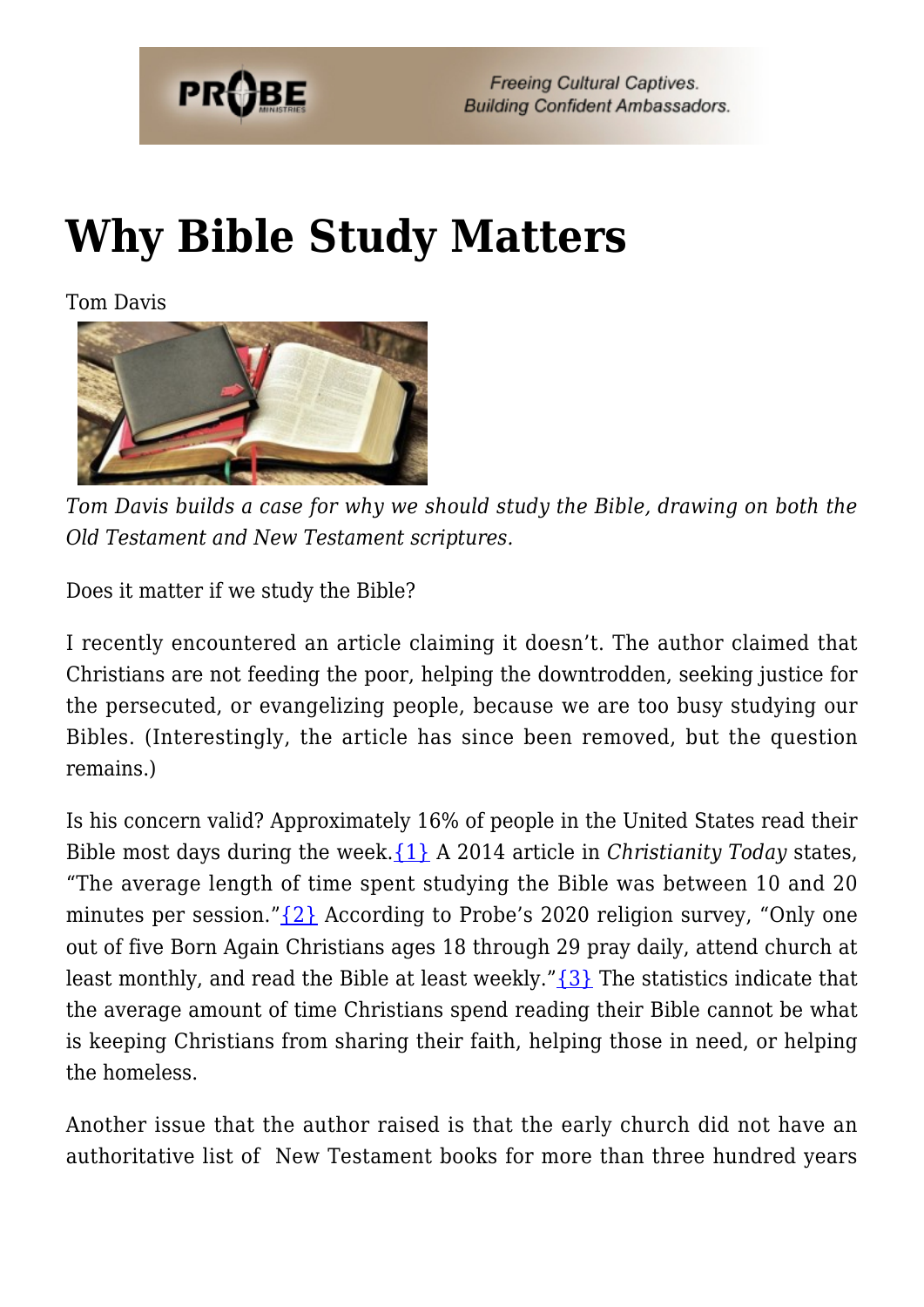

after Jesus' resurrection. I am unsure how these historical facts show that anyone today is spending too much time reading their Bible. Are we better off when we have all the books of the Bible? Would these early Christians have preferred having all the books of the Bible? Would they want to stick with having parts of the Old Testament, a Gospel or two, and a few of the epistles? I think they would be confused why this pastor thinks that Christians are spending too much time studying their Bible.

### **What the Old Testament Says About Reading the Bible**

One way we can figure out the role that studying the Bible should play in the life of the Christian is to look at what the Bible says about reading the Scriptures. We should start with the Old Testament. The first passage to examine is:

These words I am commanding you today must be kept in mind, and you must teach them to your children and speak of them as you sit in your house, as you walk along the road, as you lie down, and as you get up. You should tie them as a reminder on your forearm and fasten them as symbols on your forehead. Inscribe them on the doorframes of your houses and gates. (Deuteronomy 6:6-9 NET)

God is preparing to lead the Hebrews into the promised land. He tells the people that they are to remember the covenant, teach the covenant to their children, and place inscriptions from the covenant in prominent places in their homes. Knowing and teaching the commands of God is so important that this charge is repeated in Deuteronomy 11:18-23.

Peter Cousins states, "Not only is it to be upon the heart . . . it must take first place in training children, in conversation (at home and outside) from the beginning to the end of the day; it should govern the senses, control behavior, and direct life in the home and community." $\{4\}$  The words of the covenant between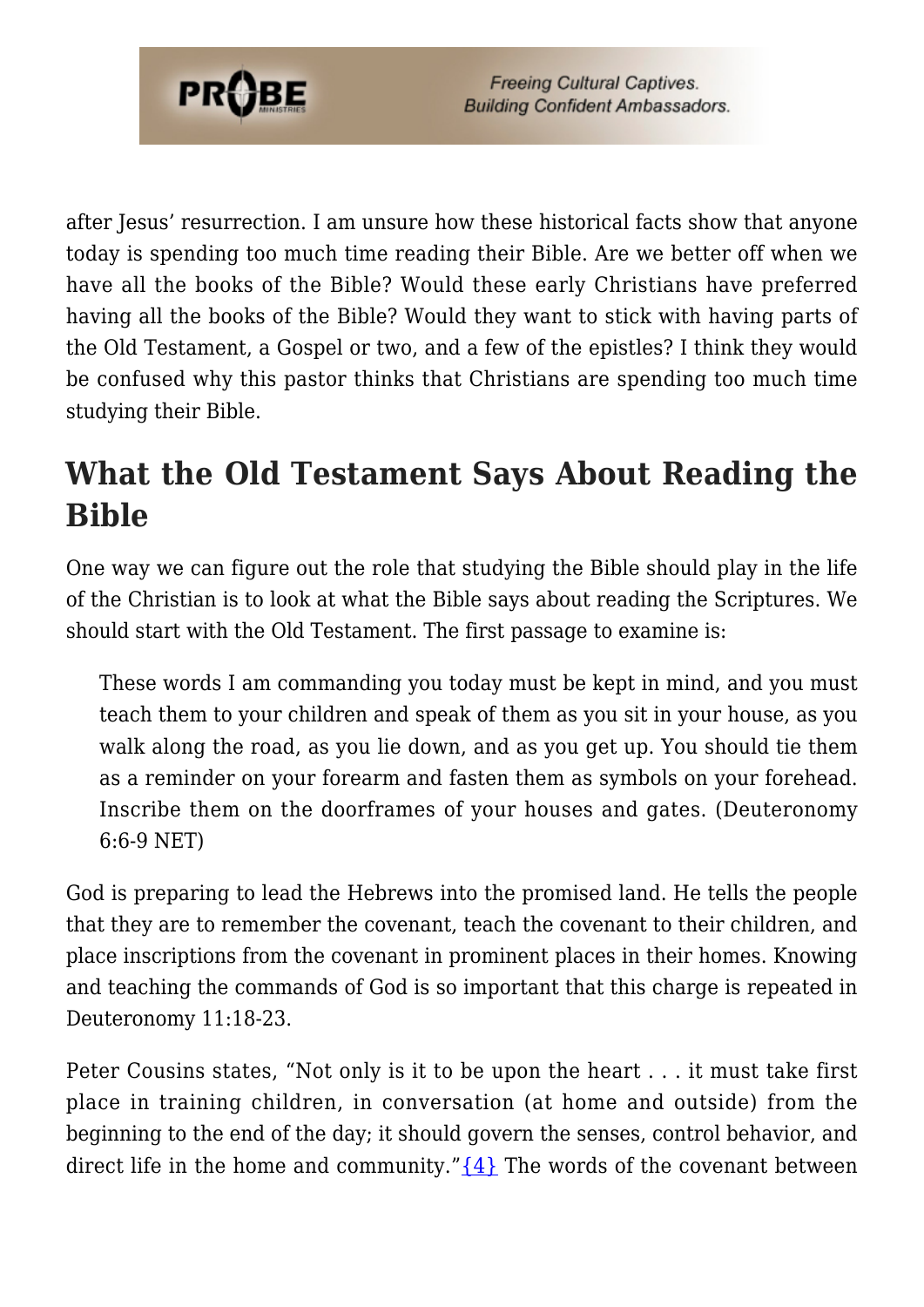

God and the Hebrew people are so important that the words have to be known and understood. That requires study. Knowing the covenant is so important that the Hebrew people are commanded to decorate their walls, doorframes, and gates. The people are even commanded to have the words of the covenant on their clothes. All of this indicates that God intends for His people to know and follow His commands, and that this is done by studying them. Even the people who could not read would memorize the law. (Ancient cultures operated from an oral tradition; people were used to hearing, memorizing, and repeating stories and passages from verbal input alone.) To be fair, few Jews would have been able to recite the first five books of the Bible from memory, but they would have been able to recite long passages of Scripture.

The most common passage that was most often recited was the Shema, "Hear, O Israel: the Lord is our God, the Lord is one! You must love the LORD your God with your whole mind, your whole being, and all your strength" (Deuteronomy 6:4-5). Jesus said this is God's greatest commandment (Matthew 22:36-40). Jews would pray the Shema several times a day. This is the passage most often found on doorposts and in houses in archaeological digs.

As the people prepare to enter the land promised to them, God makes provisions for a future King. The responsibilities and conduct of the king are:

When he sits on his royal throne he must make a copy of this law on a scroll given to him by the Levitical priests. It must be with him constantly, and he must read it as long as he lives, so that he may learn to revere the Lord his God and observe all the words of this law

and these statutes and carry them out. (Deuteronomy 17:18-19 NET)

Here we can see that the king does not make the law. God gave the law to Moses. The Levitical priests were to copy the law and teach it to the people. The priests were also tasked with giving the king a copy of the law so that the king could carry out God's law. The King is under the authority of the priests and of God. The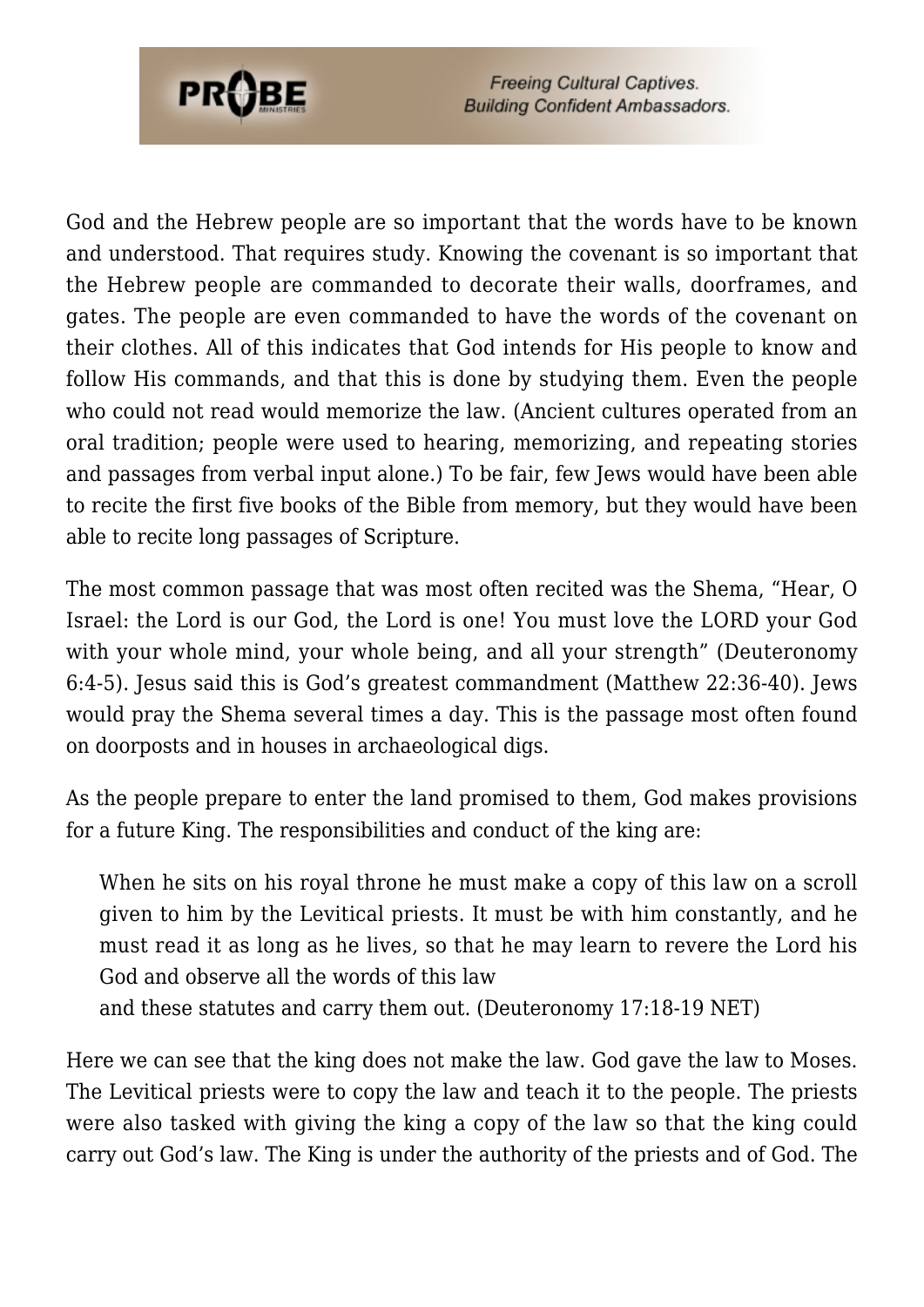

king is not allowed to make his own law, he must be obedient to  $God.\{5\}$ 

As Joshua leads the people into the promised land God tells him, "This law scroll must not leave your lips. You must memorize it day and night so you can carefully obey all in it. Then you will prosper and be successful" (Joshua 1:8 NET). Even before a king was installed over the people, the leaders of Israel were to lead God's people according to the law so they could be successful in following God.

As Israel moved into the land God had promised them, they became corrupt. The priests did not teach the kings or the people. God sent prophets to the people to call them back to living faithfully to the covenant. The people would not keep the covenant they made with God, and the priests would not teach the law to the people. God, in the book of Hosea, tells the priests:

My people are destroyed for lack of knowledge. Because you have rejected knowledge, I will reject you from serving as my priest. Since you have forgotten the law of your God, I will also forget your sons. (Hosea 4:6 CSB)

Despite all of these warnings, Israel was not faithful in following God. David Allan Hubbard summarizes the situation, "The collapse of the priests and prophet, key ministers of law and word, leads inevitably to the disastrous destruction." $\{6\}$  The priests were not teaching the people or the kings. This led to God sending the people into exile and the destruction of the Temple in Israel. As a result of a lack of faithfulness and a lack of knowledge of God's law, Israel was separated from God.

### **What the New Testament Says About Reading the Bible**

The Gospels tell us that after his baptism Jesus has a 40-day fast followed by a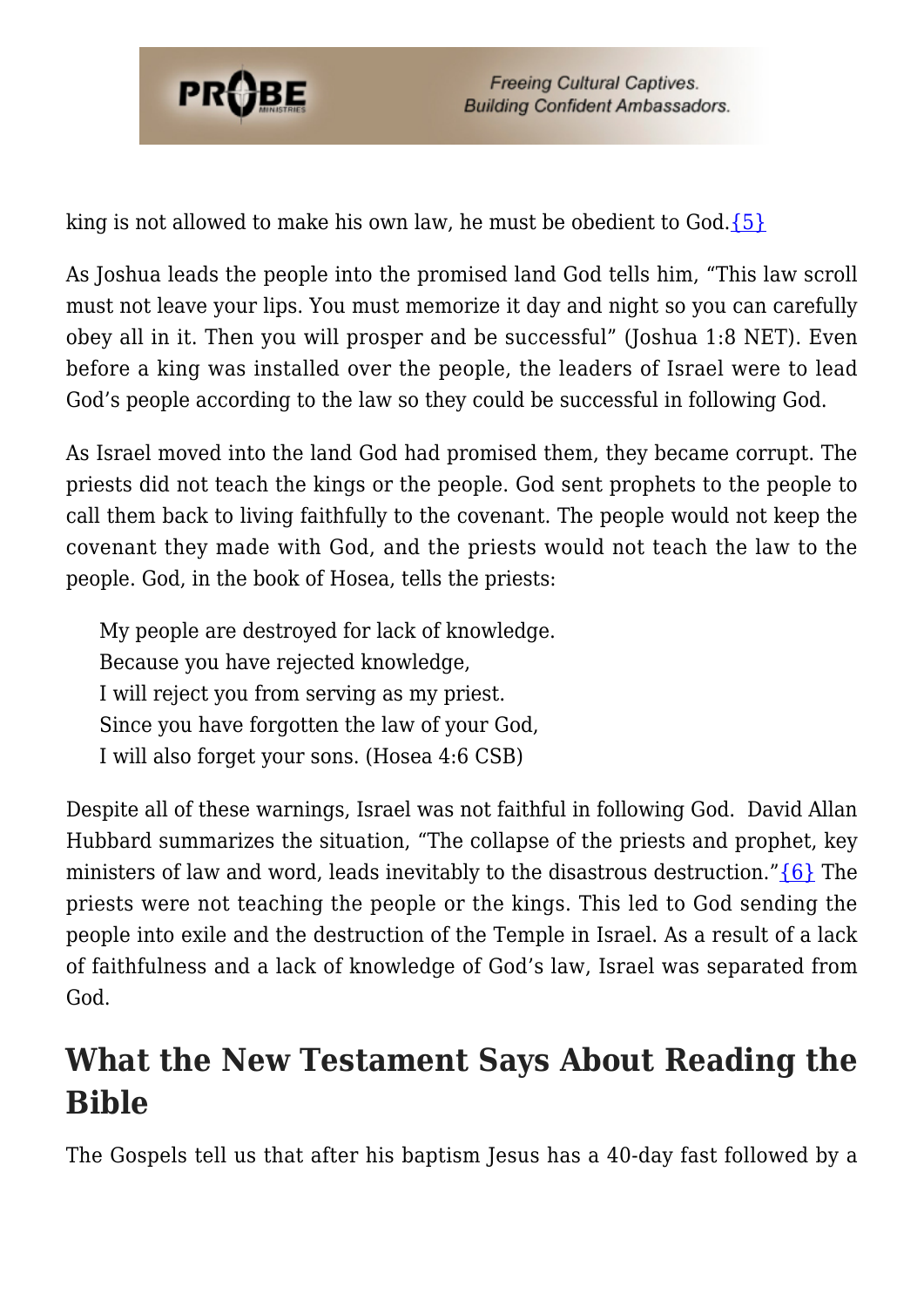

confrontation with Satan. This involved Satan tempting Jesus by quoting scripture, and Jesus rebukes him by quoting Scripture (Matthew 4:1-11; Luke 4:1-13). New Testament Scholar Craig Keener gives the following description: "This text also shows that Jesus does not just use Scripture to accommodate contemporary views of its authority; he uses it as his authority and the final word on ethics even when dealing with a supracultural adversary." $\{7\}$  While the Bible was written by people living in cultures that existed in real places and real times in the past, the morality taught within scripture is not restricted by those historical and cultural settings. As Jesus' followers, we need to understand what is expected of us morally. In order to know Christian morality, we must study the Bible.

The Gospels also show that Jesus had debates concerning what was taught in the Scriptures. These debates often included not just morality, but the identity of the Messiah, and the power of God. In one debate Jesus tells the Sadducees, "You are deceived because you don't know the scriptures or the power of God" (Matthew 22:29 NET). The Sadducees did not know the scriptures because they only studied the first five books of the Bible. They didn't know the power of God because they rejected the resurrection. Stanley Horton writes, "Those who do not really know what the scriptures teach, nor God's omnipotent power cannot avoid going astray." $\{8\}$ 

In another debate with the Pharisees Jesus said, "You study the scriptures thoroughly because you think in them you possess eternal life, and it is these same scriptures that testify about me, but you are not willing to come to me so that you may have life" (John 5:39, 40 NET). The Pharisees rejected Jesus because they saw him as a threat. Jesus had undermined their authority and threatened their position in the culture, so they were obstinate. Keener states, "They believed that one had eternal life through the scriptures; but Jesus says that the Scriptures witness to him, hence to reject him is to disobey the Scriptures." $\{9\}$  By rejecting Jesus, the Pharisees unintentionally rejected the Scriptures. By rejecting Jesus, they could not possess eternal life.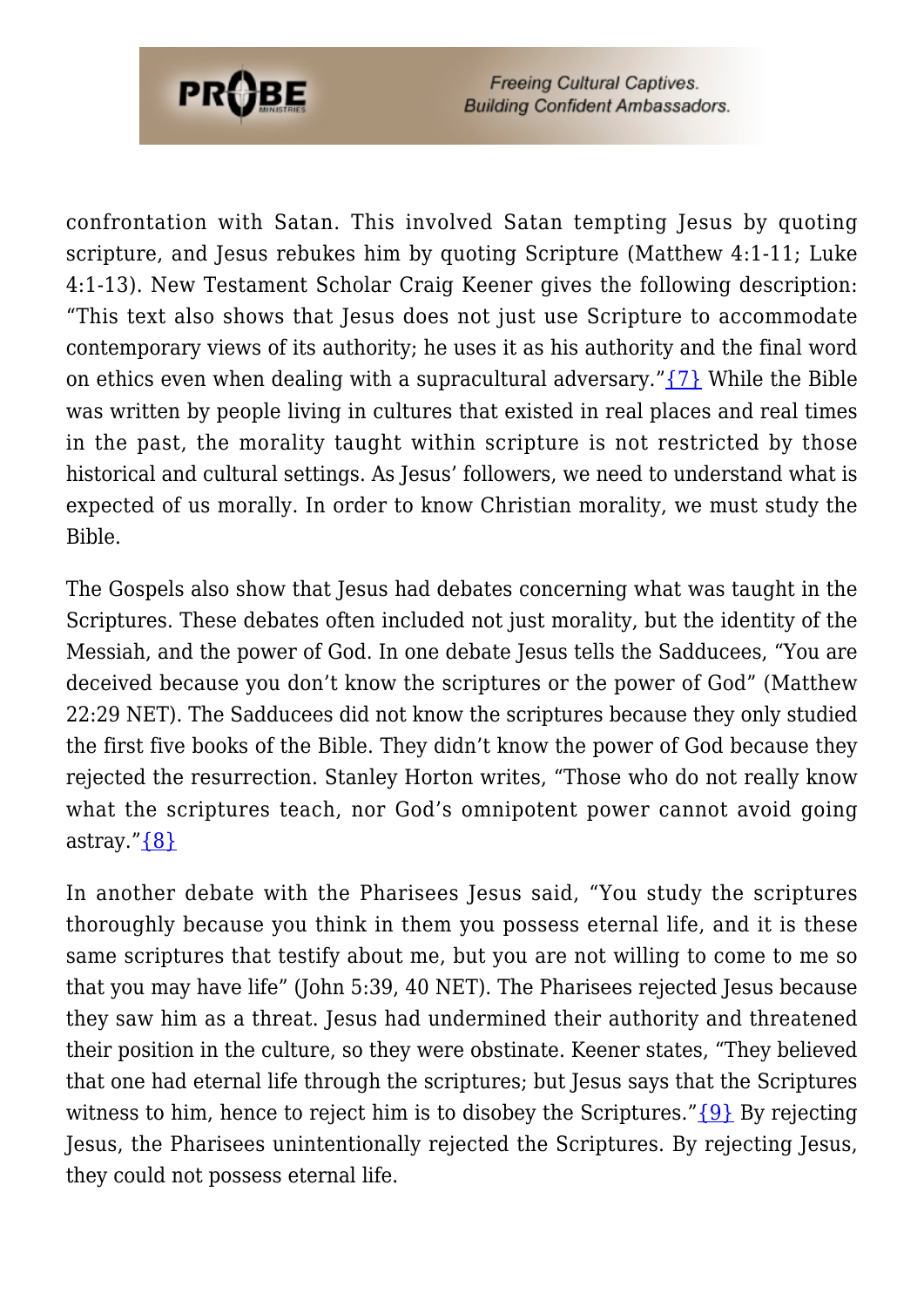

In the book of Acts, we see Jesus' disciples proclaiming to everyone who will listen that Jesus is the Messiah and was raised from the dead. This led to debates and conflicts with the Jewish authorities. In Acts chapter seven Stephen accuses the Jewish council that they failed to follow the scriptures. In chapter eight Philip leads an Ethiopian eunuch to faith by starting with a passage in Isaiah and telling him about the gospel of Jesus. Later in Acts Paul met repeatedly with a group of Jews. Acts

describes the Bereans as "more open-minded than those in Thessalonica, for they eagerly received the message, examining the scriptures carefully every day to see if these things were so" (Acts 17:11 NET). The reaction of the Bereans is not emotional. They investigated the scriptures intellectually to see what was true. $\{10\}$ 

In his letters Paul addresses why God gave us the scriptures. In Romans Paul writes, "For everything that was written in former times was written for our instruction, so that through endurance and through encouragement of the scriptures we may have hope" (Romans 15:4). John Murray comments, "In Paul's esteem Scripture in all its parts is for our instruction, that the Old Testament was designed to furnish us in these last days with the instruction necessary for the fulfillment of our vocation to the end, and that it is as written it promotes this purpose." $\{11\}$  Part of being on fire for Christ is fulfilling our vocation. The primary way we know what our vocation is and how we can fulfill it is through studying our Bible.

In his second letter to Timothy, Paul doubles down on the benefits of studying scripture. Paul reminds Timothy that he was taught the scriptures while he was a child. Then Paul writes, "Every scripture is inspired by God and useful for teaching, for reproof, for correction, and for training in righteousness, that the person dedicated to God may be capable and equipped for every good work" (2 Timothy 3:16-17). Paul is reminding Timothy that scripture has authority because it comes from God. Scripture is good for learning about God and ethics. The Jews have this benefit, but the Christians have a better understanding because Jesus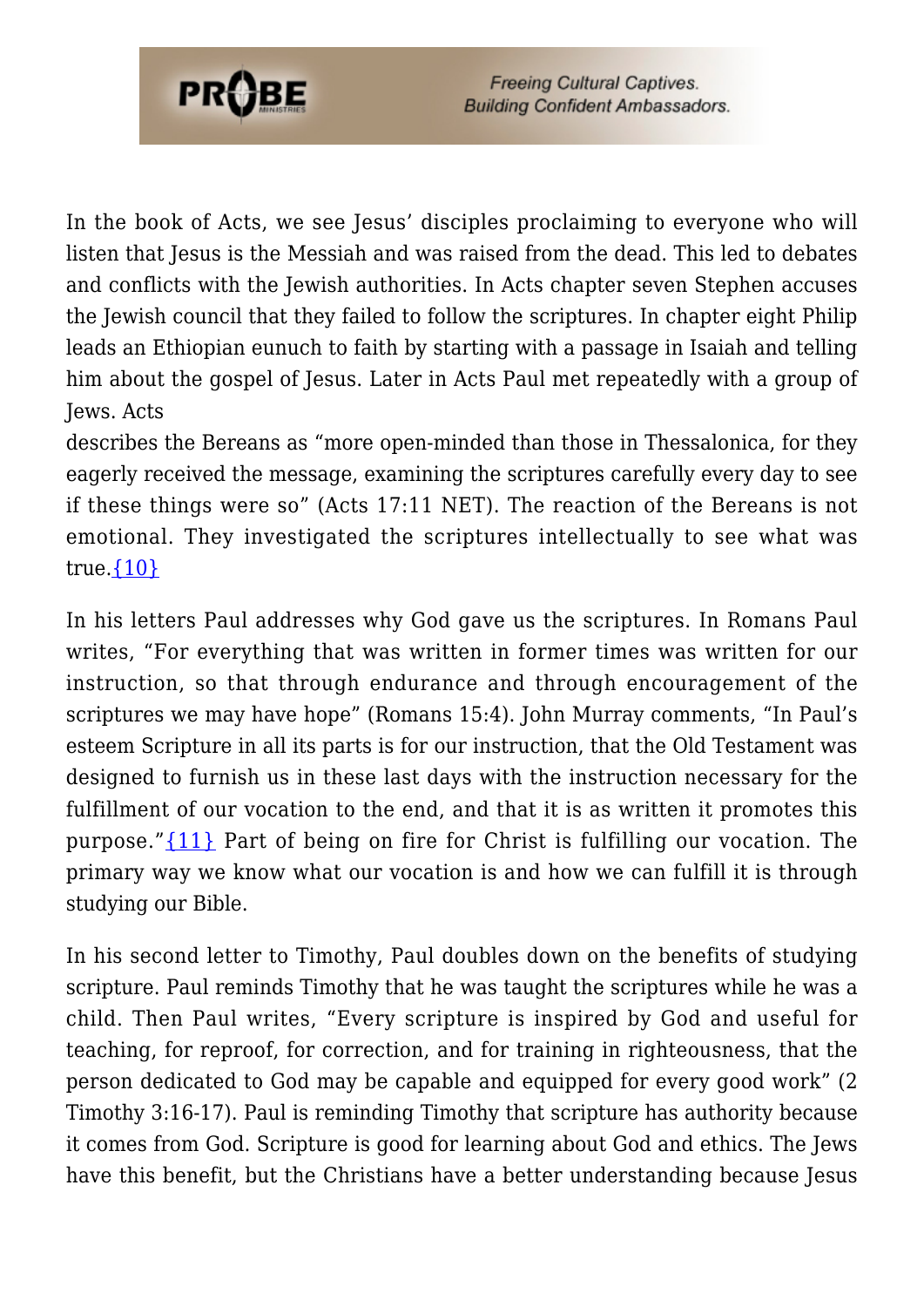

taught the Apostles, which gave them a better understanding of the scriptures that that of the Jews. $\{12\}$ 

The last passage that I would like to examine is in Revelation. "Blessed is the one who reads the words of this prophecy aloud, and blessed are those who hear and obey the things written in it, because the time is near!" (Revelation 1:3). While this verse is speaking specifically about people who read Revelation, by logical extension we are blessed any time we read any part of the scripture. All scripture is given by God, therefore when you read any part of scripture you will be blessed. What does it mean to be blessed by reading scripture? Earl F. Palmer answers, "It does not express superficial sentiment but instead the rugged and tested assurance that it is a good thing to be walking in the pathway of God's will.["{13}](#page-8-7) Our obedience to scripture brings blessing. We cannot be obedient to scripture without studying the Bible.

## **Conclusion**

In one sense the author of the article I mentioned was correct. If we spend so much time studying the Bible that Christians never feed the hungry, help the poor, make disciples for Christ, or work to bring justice to the downtrodden then we are neglecting part of what we were commanded to do. But how can we even know that Christ commands us to do those things if we do not study the Bible?

In the examination of what the Bible says about Bible study, we can see that Bible study is an indispensable part of the Christian life. We can see in Deuteronomy that God commanded the Hebrews to memorize and obey the Law. When they failed to do this, they were ultimately exiled by God. Jesus reprimanded the Sadducees and the Pharisees for not knowing and believing the scriptures. Paul and John taught that Christians would be blessed by studying the scriptures.

The reason we are blessed when we study the Bible is that when we study, we develop and form a Christian worldview. The story shapes our values, our morals,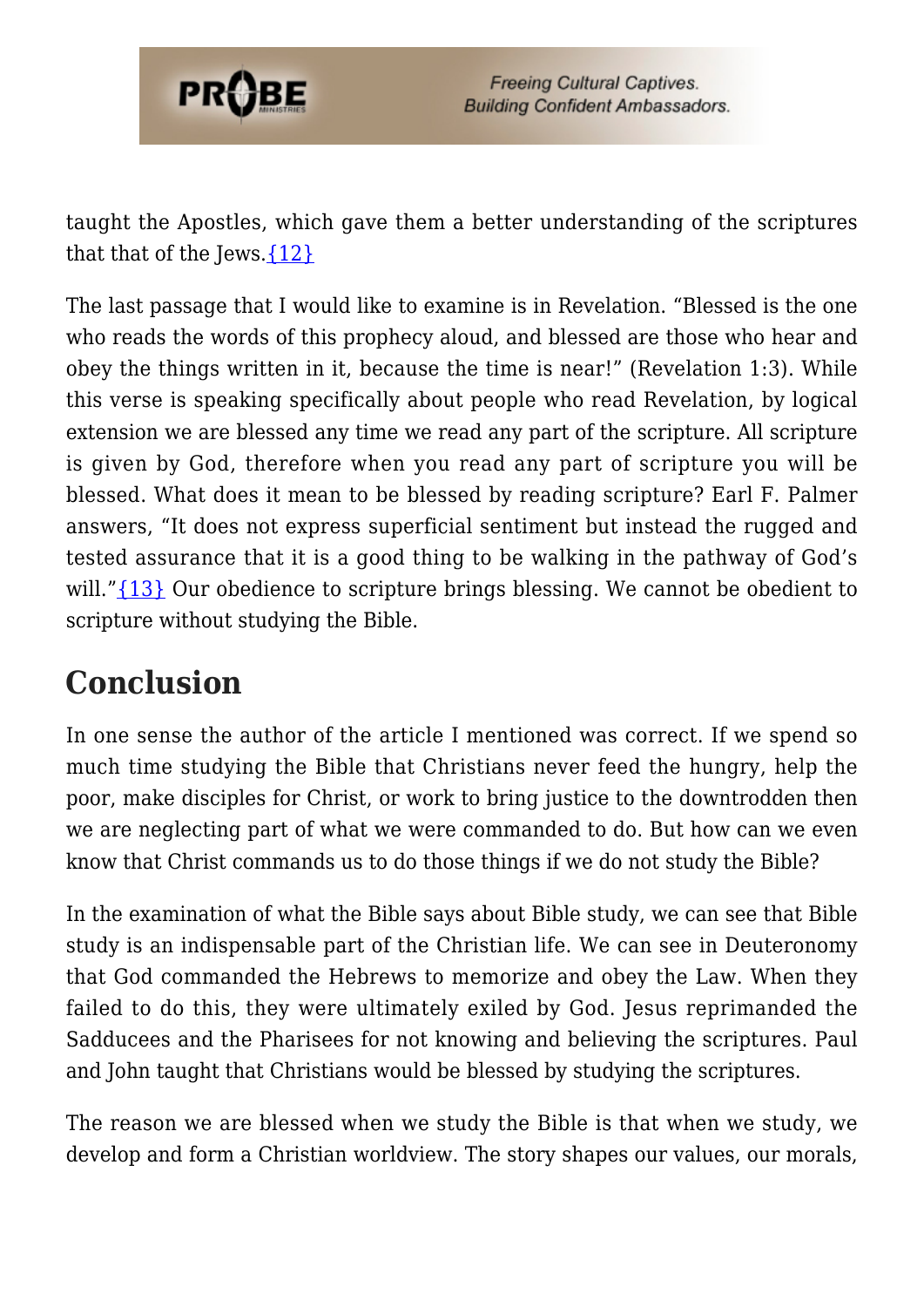

and the way we live. The way we think about the people and the world around us is changed by studying scripture. One other aspect is that when we study the Bible, we enter into the glory of God. When we study the Bible, we are in God's presence in the same way as when we are praying. Studying the Bible is an act of worship. $\{14\}$ 

Finally, studying the Bible is how we obey the command in Ephesians 5:10 to "find out what pleases the Lord." Since the greatest commandment is to love God (Matthew 22:37) as noted above, how can we love Him without knowing what pleases Him? And since we find that God's love language is obedience (John 14:15), how can we discern what to obey without studying His word? How can we avoid sin if we have never studied the Bible to find out what sin is?

How can Christians implement Bible study into a busy 40-hour work week and taking care of kids and spending time with their spouse? You do not have to spend hours a day studying. Spend ten or fifteen minutes in the morning or at night to read the Bible. Take five minutes of your lunch break to read a chapter. If you are so busy that you cannot study during the work week, find fifteen minutes to study on your day off. Whatever amount of time you spend studying the Bible, God will honor and bless you for that time.

#### **Notes**

<span id="page-7-0"></span>1. [State of the Bible 2021: Five Key Findings – Barna Group](https://www.barna.com/research/sotb-2021/)

2. [Evangelicals admit struggling to find time for daily](https://www.christiantoday.com/article/daily-bible-reading-and-prayer-is-a-struggle-for-many-evangelicals/36765.htm) [Bible reading and prayer \(christiantoday.com\)](https://www.christiantoday.com/article/daily-bible-reading-and-prayer-is-a-struggle-for-many-evangelicals/36765.htm)

<span id="page-7-1"></span>3. [Probe 2020 Survey Report 3: Religious Practices & Purpose for Living](https://probe.org/probe-2020-survey-report-3-religious-practices-and-purpose-for-living/)

<span id="page-7-2"></span>4. Cousins, Peter E. 1979. Deuteronomy. In *New International Bible Commentary*, Ed. F. F. Bruce, 264. Grand Rapids: Zondervan.

<span id="page-7-3"></span>5. Chianeque, Luciano C., Samuel Ngewa. 2006. Deuteronomy. In *Africa Bible Commentary*, Ed. Tokunboh Adeyemo, 234. Grand Rapids: Zondervan. Shultz,